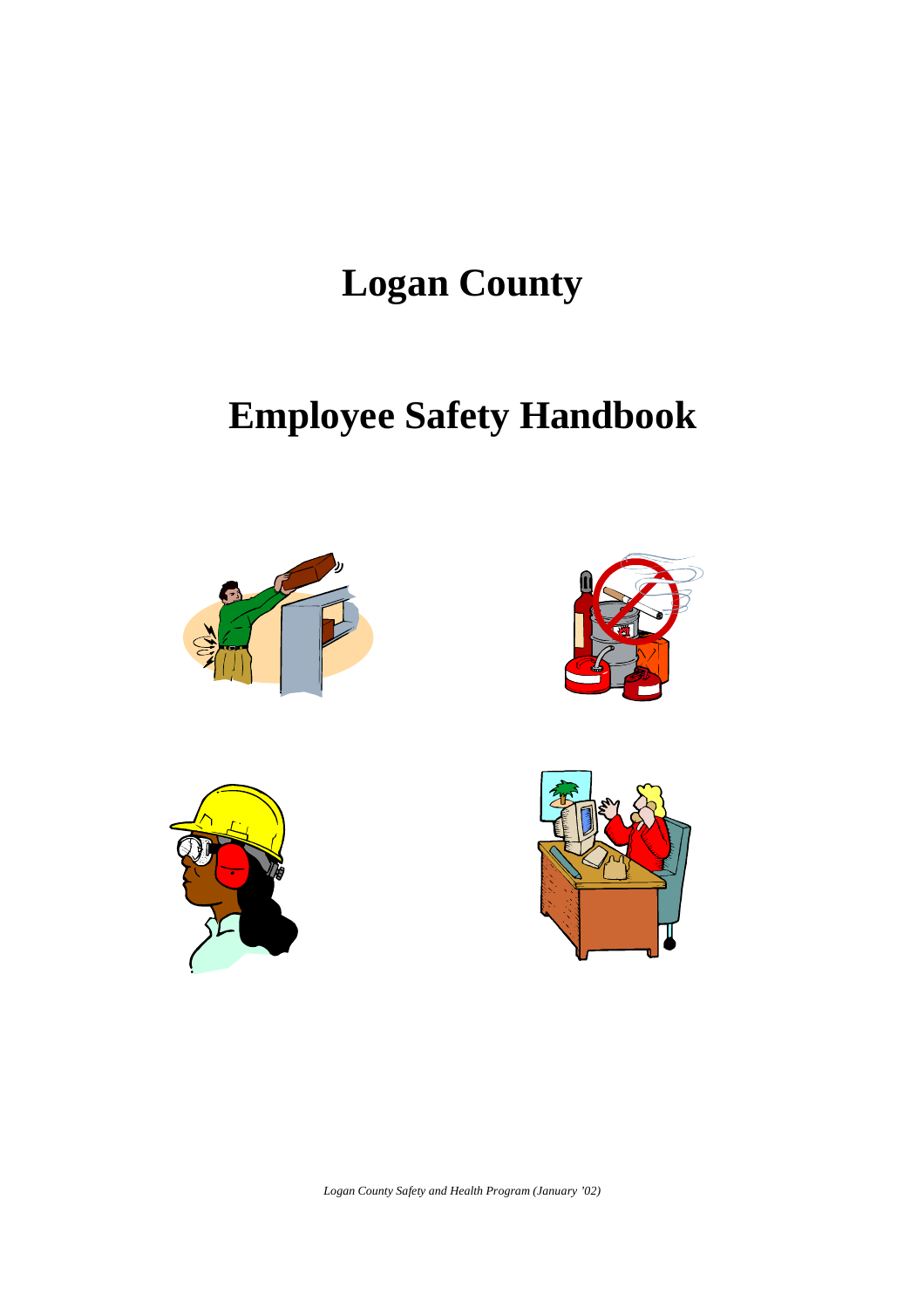# **Table of Contents**

| ×<br>×<br>٧ |
|-------------|
|-------------|

| <b>Safety Rules for</b> |  |
|-------------------------|--|
|                         |  |
|                         |  |
|                         |  |
|                         |  |
|                         |  |
|                         |  |
|                         |  |
|                         |  |
|                         |  |
|                         |  |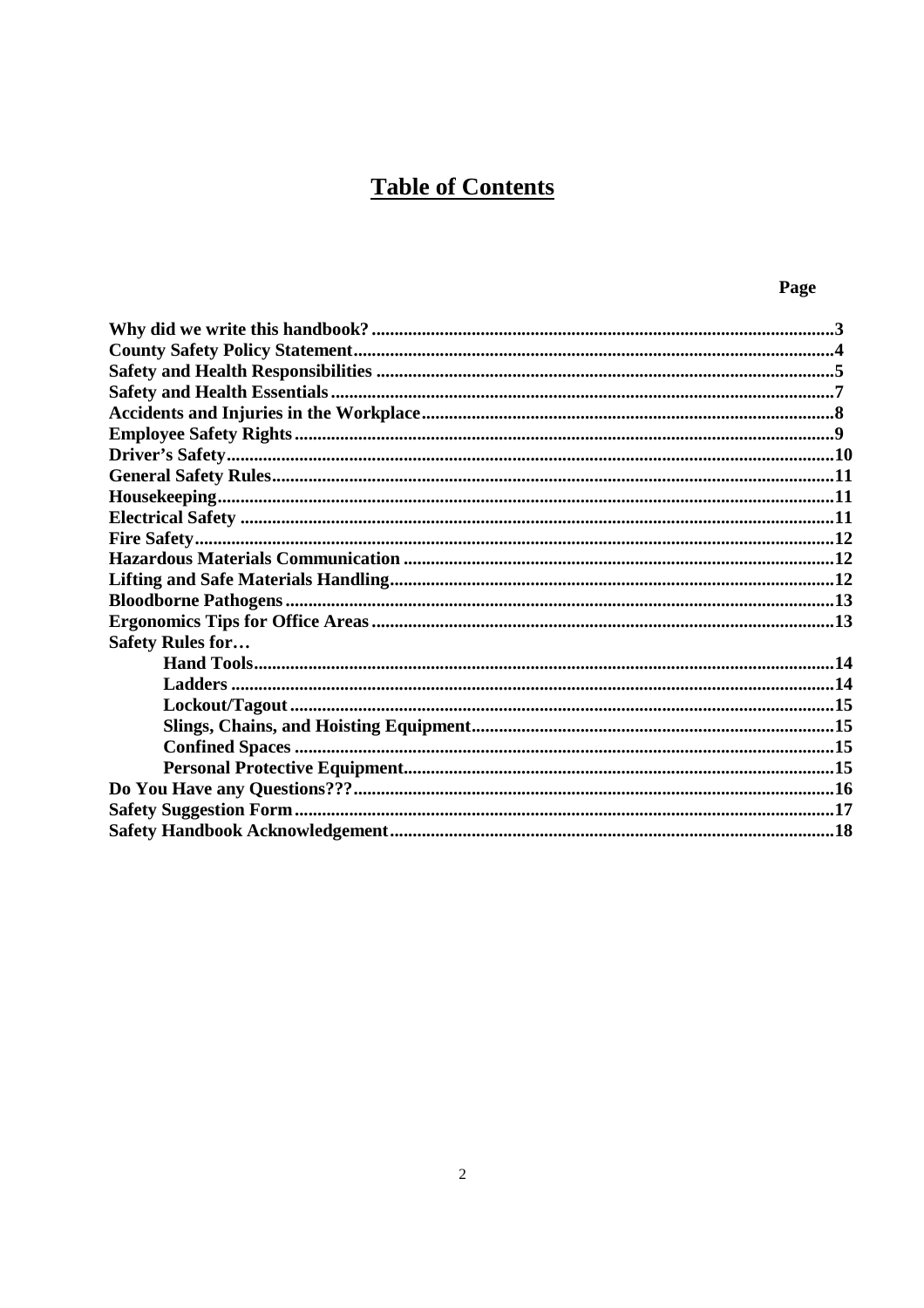# **Why did we write this handbook?**

At Logan County our most valued resources are our employees, our citizens, and the communities we serve. We have prepared this handbook for your use to achieve our goal of having an accident free workplace.

Please take the time to study and understand these safety policies and procedures. It is your responsibility (and ours) to keep our workplace safe. You are a valued member of the Logan County team, and we care about your safety.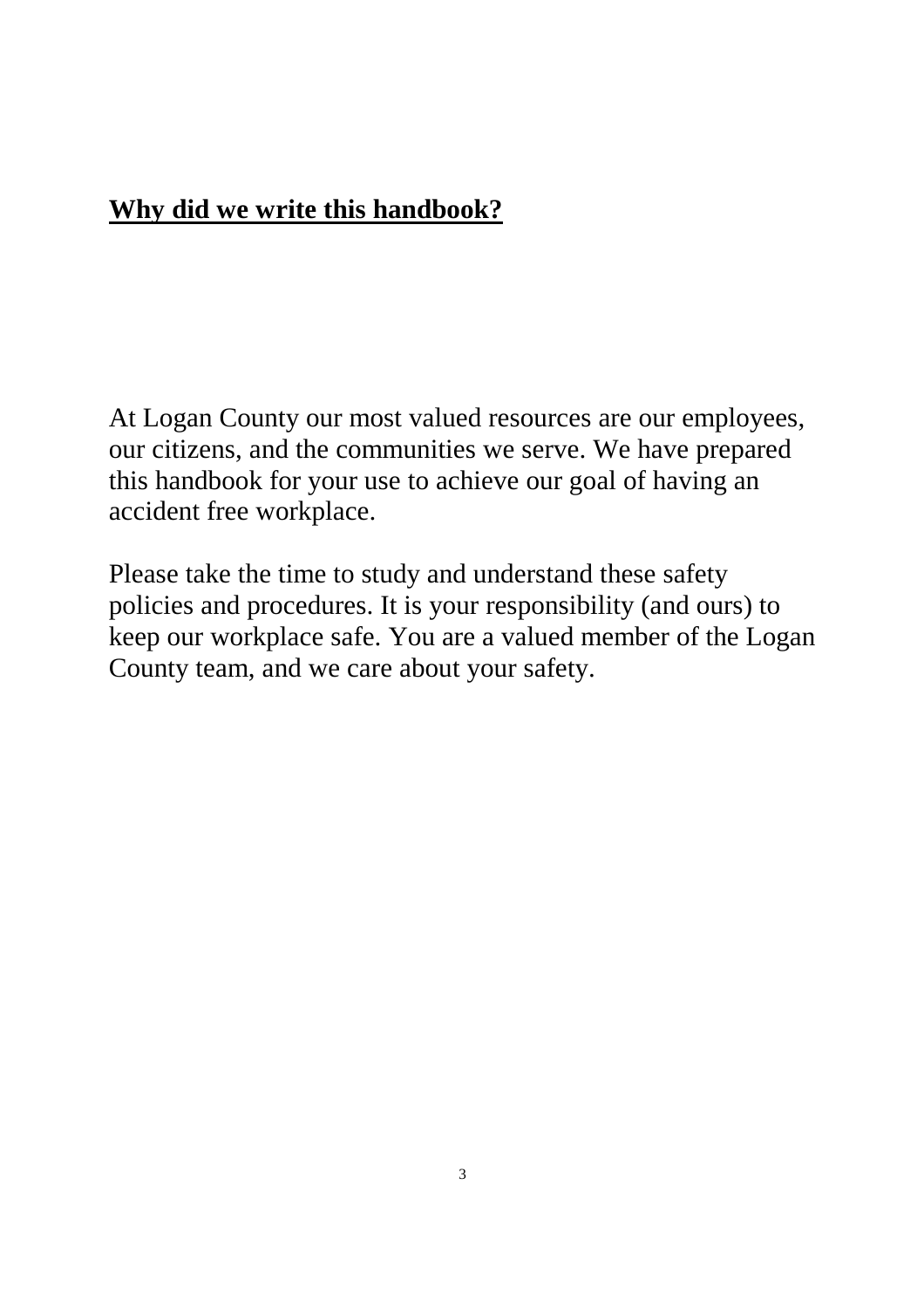## **LOGAN COUNTY SAFETY AND HEALTH POLICY STATEMENT**

We are dedicated to providing a safe and healthful environment for county employees and citizens, to protecting the public, and to preserving the county's assets and property.

At Logan County, our most valuable resources are the people who work for us. Because of our sincere interest in the safety of our employees and citizens, Logan County will:

- 1. Strive to provide a safe workplace, safe equipment, adequate tools, training, and the necessary protective equipment so each employee may work safely.
- 2. Facilitate timely and effective medical treatment to allow injured employees to remain at work or return to work as soon as possible.
- 3. Comply with applicable safety and health regulations.

To achieve these goals, a Safety and Health Program has been implemented as a guide to all employees. With the committed efforts of all who work for Logan County, employee illnesses and injuries, and damage to county property can be minimized. We encourage all employees to promote the safety of their fellow employees, as well as the safety of citizens and guests to county facilities.

To make our Safety and Health program more effective, we have outlined safety and health responsibilities (see next pages) for all county employees to follow. It is essential for those who work for Logan County to become familiar with them.

It is in the best interest of all parties to consider safety and health in every activity. Commitment to safety and health is everybody's job.

The Logan County Commissioners: *December 2001*

*Russ Forsythe, President*

*John Bayliss, Vice President*

*Jack Reser, Member*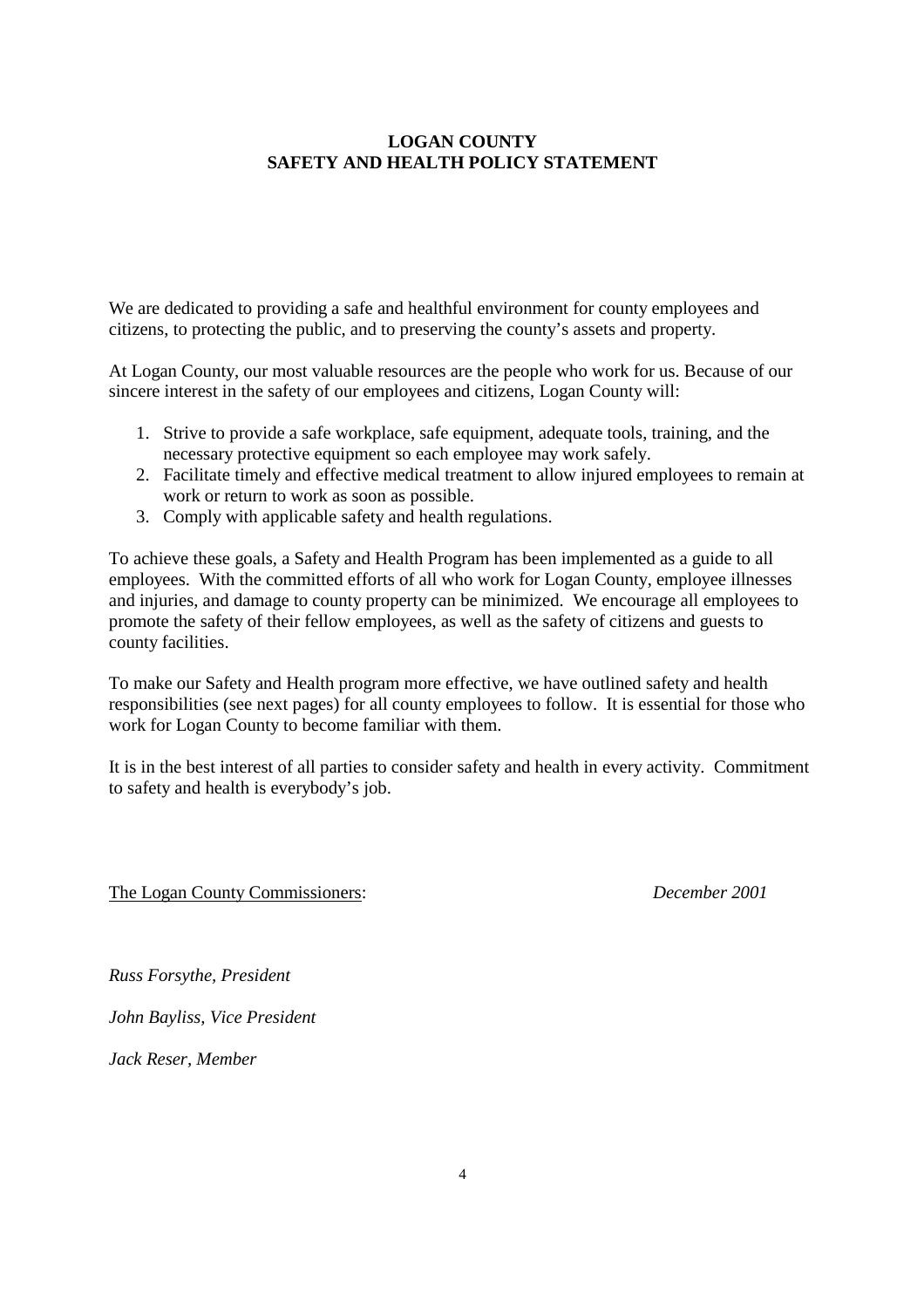# **Logan County Safety and Health Responsibilities**

### **Elected Officials, Department Heads, and Supervisory Employees**

- 1. Collaborate with county safety committee and the county commissioners regarding safety and health issues. Adopt the policies and procedures outlined in the Logan County Safety and Health program, or a comparable program of their own.
- 2. Provide active leadership, participation, and support for training and safe work practices.
- 3. Facilitate injured employees' medical treatment and return to work.
- 4. Correct recognized workplace hazards.
- 5. Encourage employee participation in safety and health activities.
- 7. Encourage employees to express safety concerns and work to resolve them.
- 8. Appoint a person (Department Safety and Health Coordinator) to facilitate department safety activities.
- 10. Participate in at least 1 "front line" safety activity (safety training, safety committee meeting, etc.) each year.
- 11. Assure statutory department compliance (where applicable) with Public Employee Risk Reduction Program (PERRP). Areas of compliance include:
	- Posting PERRP "Safety and Health Protection on the Job" poster
	- Fulfilling "General Duty" requirements to provide a place of employment free from recognized hazards
	- Providing a safe Means of Egress from buildings
	- Fire Protection
	- Electrical Safety
	- Providing Lock/Tagout procedures and training
	- Hazard Communications
	- Hazardous Materials Handling and Storage
	- Maintaining safe walking and working surfaces
	- Providing necessary Personal Protective Equipment to employees
	- Trenching and Excavating training and procedures
	- Permit-Required Confined Spaces training and procedures

#### **Department Safety and Health Coordinators**

- 1. Coordinate and update department safety and health program activities.
- 2. Conduct scheduled department safety inspections.
- 3. Receive safety suggestions and present them to the county safety committee. Work to implement suggested ideas as appropriate.
- 4. Continuously monitor work site to assure employees follow safe work practices.
- 5. Facilitate the evaluation of newly identified safety and health concerns.
- 6. Investigate workplace accidents, assure completion of accident forms, and report accidents to Special Projects Coordinator.
- 7. Assure that liability report form is completed whenever accident occurs and maintain a record of each incident.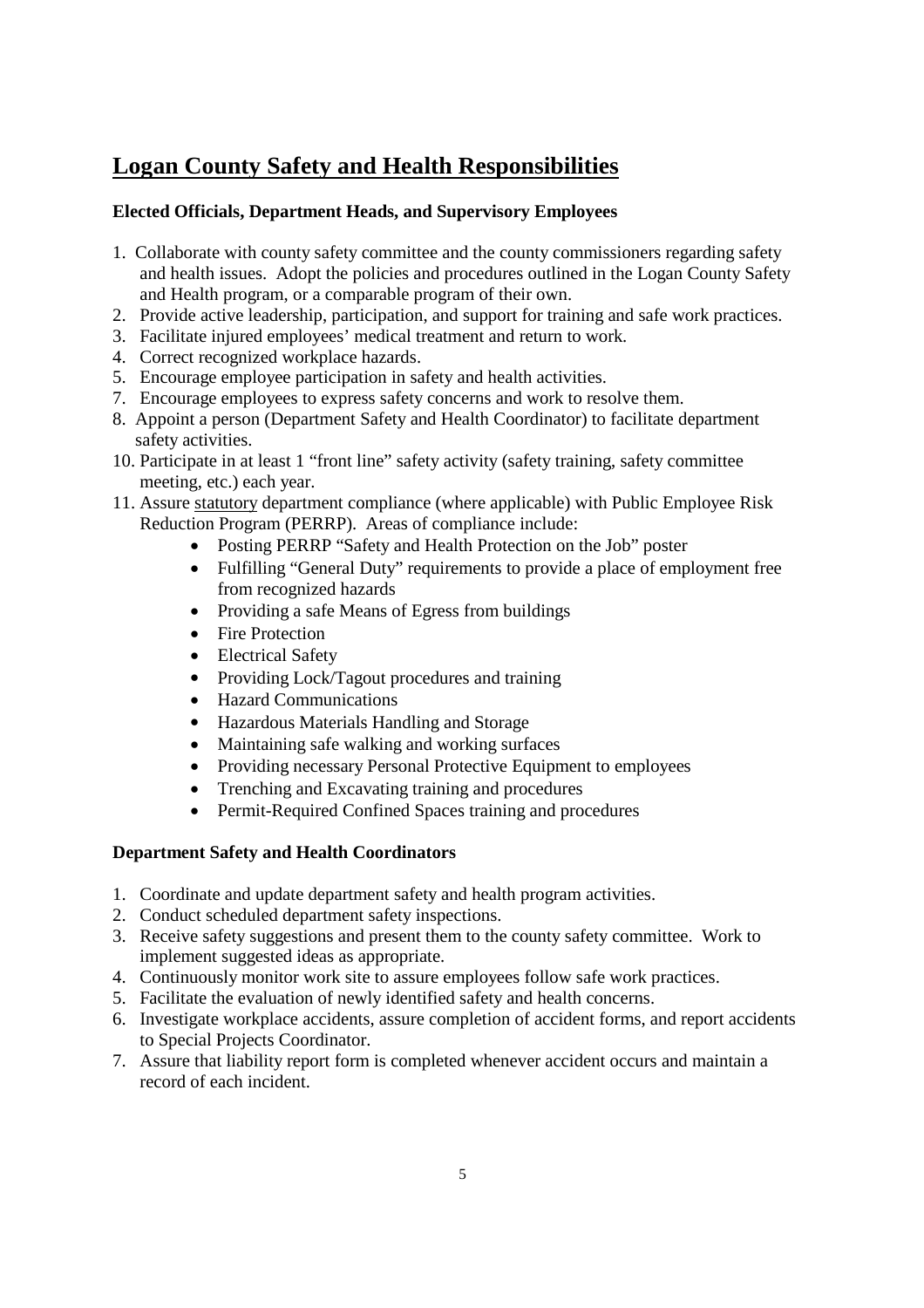#### **Department Safety and Health Coordinators (continued)**

- 8. Facilitate training for emergency action plans.
- 9. Maintain and post OSHA 200/300 log for occupational illnesses and injuries.

#### **Employees**

- 1. Be aware of rights and responsibilities under PERRP.
- 2. Follow the rules of safety as established by the county or the department.
- 3. Report hazards and unsafe work practices to immediate supervisor or department head.
- 4. Use appropriate protective devices on the job.
- 5. Participate in safety meetings and training activities.
- 6. Report workplace accidents and injuries to immediate supervisor before the end of the work day, or within 24 hours (if possible).

#### **Countywide Safety Coordinator (Special Projects Coordinator)**

- 1. Coordinate Workers' Compensation claims and act as a liaison between the Third Party Administrator (TPA), Managed Care Organization (MCO), county departments, and injured employees.
- 2. Help department heads and employees identify accident prevention and safety training needs.
- 3. Help supervisors to develop strategies or make changes that address safety issues in their departments. Coordinate countywide training as needed.
- 4. Identify and communicate new safety and health requirements.
- 5. Compile injury and illness related records.
- 6. Track progress on safety and health related projects throughout the county.
- 7. Work with employees to optimize safe work practices.

#### **County Safety Committee**

- 1. Act as a representative group of county employees, supervisors, and department heads.
- 2. Provide a forum for open and fair discussion of safety and health issues within the county.
- 3. Participate in the development and review of County Safety and Health programs.
- 4. Analyze workplace accidents, near-miss incidents, and reported hazards. Recommend appropriate corrective actions.
- 5. Make recommendations to the County Commissioners (as needed) concerning safety and health issues.
- 6. Respond to the safety suggestions and concerns presented by county employees and departments.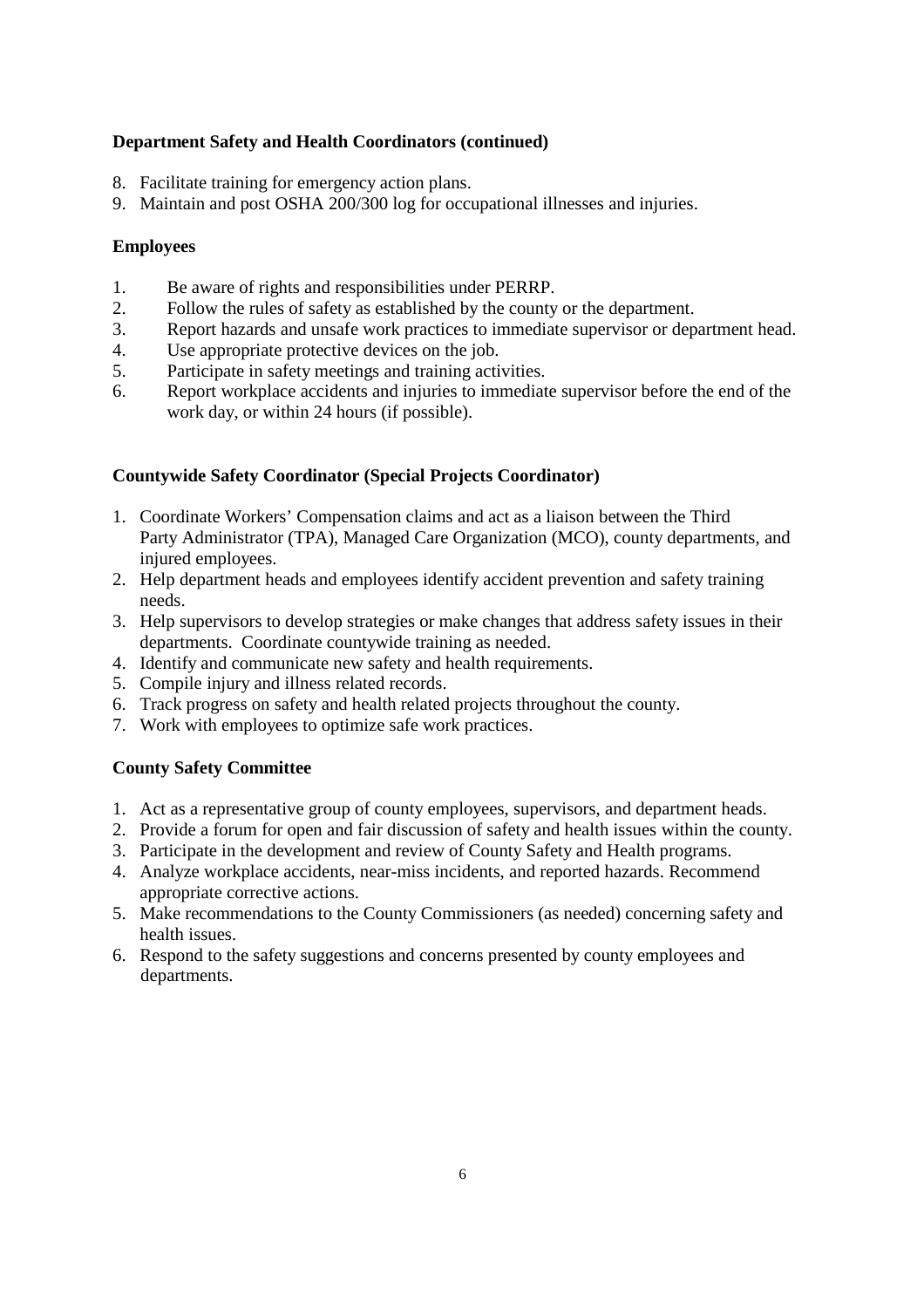# **Safety and Health Essentials**

Logan County operates under the authority of The Ohio Public Employment Risk Reduction Act (PERRA), which adopted the standards of the Occupational Safety and Health Act of 1970. All Logan County employees must comply with the requirements of PERRA.

## *Some activities are unsafe and must be avoided:*

If you knowingly commit an unsafe act or create an unsafe condition, disregard the County safety policy, or repeatedly violate safety or health rules, you will be subject to disciplinary action including termination of employment. Grounds for immediate termination may include:

- 1) Drinking alcohol, and/or illegal substance use prior to or during working hours
- 2) Acts of violence, intimidation, or harassment in the workplace
- 3) Theft
- 4) Willful damage to property
- 5) Failure to wear personal protective equipment (eye protection, hearing protection, safety helmets, etc.) as required
- 6) Not using safety belts as required when there is a potential for falling
- 7) Removing and/or making inoperative safety guards on tools and equipment
- 8) Removing barriers and/or guardrails and not replacing them
- 9) Failure to follow recognized industry practices
- 10) Engaging in dangerous horseplay
- 11) Failure to notify the County of a hazardous situation

Safety violations will be documented and become part of your personnel record.

## *As a Logan County employee, you must do these essential safety tasks:*

- 1) Report unsafe work situations to your supervisor
- 2) Report all injuries immediately to your supervisor
- 3) Notify your supervisor should you become ill while on the job
- 4) Inform your supervisor if you have a disability or physical handicap
- 5) Never move an injured or ill person, unless to prevent further injury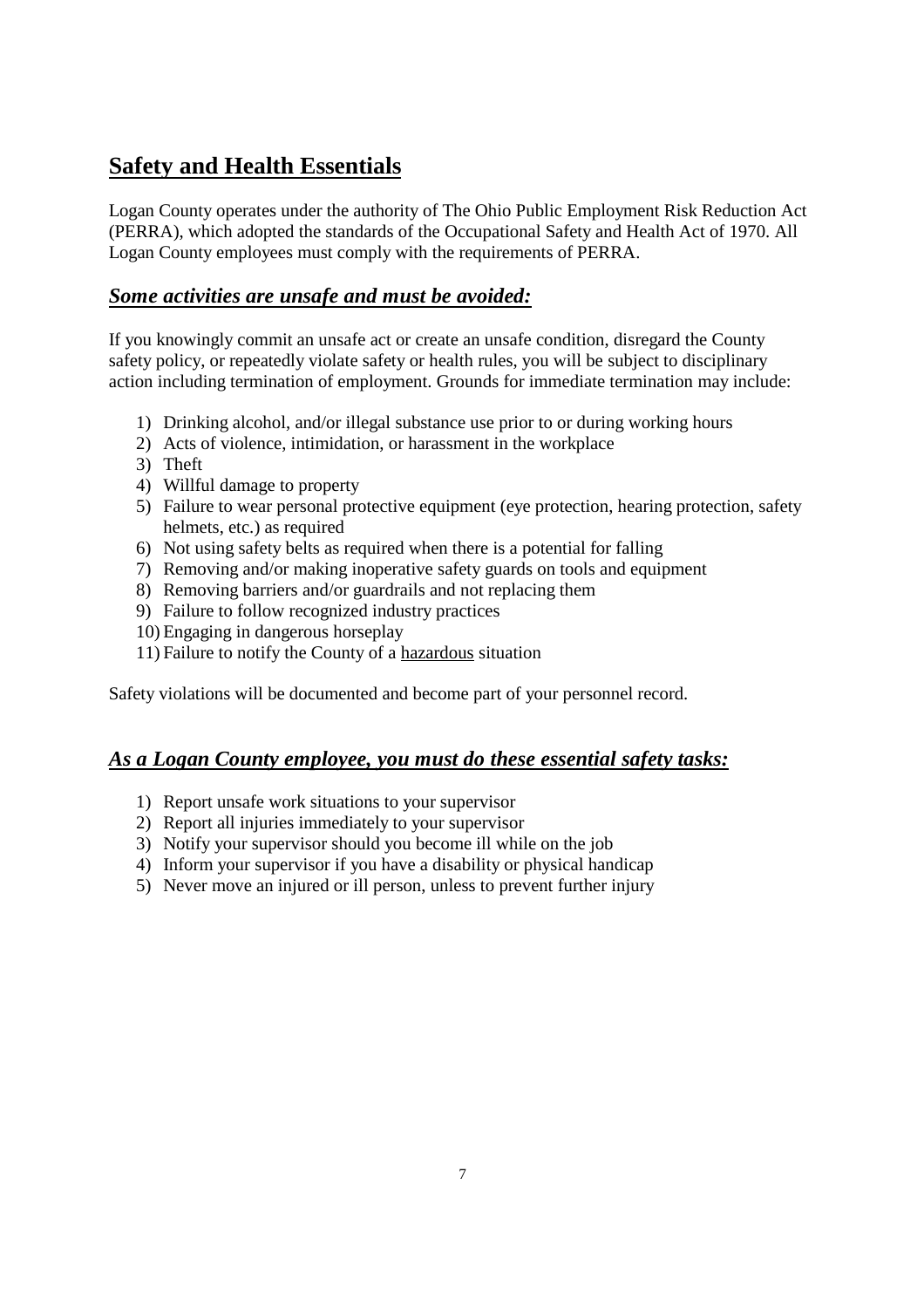# **Accidents and Injuries in the Workplace**

Logan County works to provide a safe workplace for all employees. If an accident or injury occurrs, please note the following resources that are available to you:

#### **Information Guide**

All employees should receive a brochure called, *Work Injuries: A Guide for County Employees*. You may get one from your supervisor.

#### **Early reporting and Investigation**

Report all accidents and incidents that result in injury, illness, or property damage to your supervisor immediately. The County can use this information to learn how to prevent accidents from occurring in the future. It is the County's responsibility to investigate each incident, and your responsibility to report them when they occur.

#### **First Aid Kits**

Each Department provides a First Aid Kit on the premises for your use in the treatment of minor injuries. Find out where a first aid kit is located in your department. If you have a work related injury or illness that requires professional medical assistance notify your supervisor immediately.

#### **Workers' Compensation Insurance**

The Ohio Bureau of Workers' Compensation provides benefits to County employees for lost wages and medical expenses resulting from a work related injury or illness. If you suffer a workrelated injury, your supervisor can help you obtain Workers' Compensation benefits. For Workers' Compensation claims your responsibilities are to keep appointments, follow all doctors' instructions on and off the job, and maintain good communication with your supervisor.

#### **Remain-at-Work and Return-to-Work Programs**

In addition to Workers' Compensation benefits, Logan County offers programs which allow employees with work-related injuries to remain at work during their recovery or to return to work sooner. These are:

Transitional Work Program: If you suffer a work-related injury, your department may be able to place you in a temporary job position that accommodates your medical restrictions and allows you to continue receiving wages, benefits, and vacation accrual.

Wage Continuation Program: If you suffer a work-related injury, your departmant may be able to continue your wages and benefits for a limited time while you recover.

Vocational Rehabilitation Programs: The Ohio Bureau of Workers' Compensation (BWC) offers programs to assist injured workers with their recovery.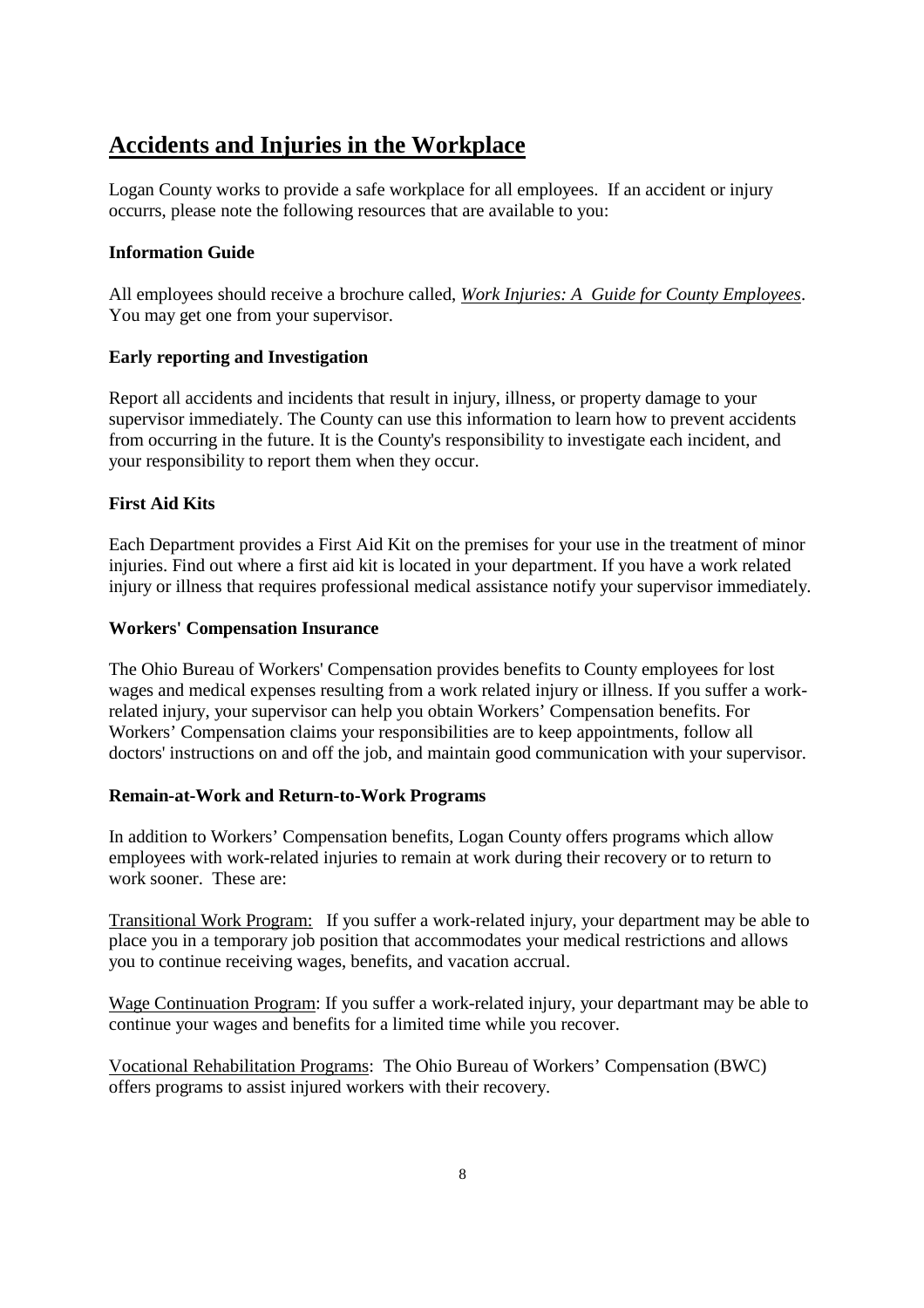# **Employee Safety Rights**

You have several important rights concerning safety, which are protected by federal, state and local laws that you should be aware of. They are:

- $\triangleright$  The right to a safe work-place free from recognized hazards.
- $\triangleright$  The right to request information on safety and health hazards in the workplace, precautions that may be taken, and procedures to be followed to avoid injury or exposure to toxic substances.
- $\triangleright$  The right to know about the hazards associated with the chemicals you work with, and the safety procedures you need to follow to protect yourself from those hazards.
- $\triangleright$  The right to question any instruction which requires you to disobey a safety rule, which puts yourself or someone else in unnecessary danger of serious injury, or requires you to perform a task for which you have not been trained to perform safely.
- $\triangleright$  The right to report unsafe work conditions to your supervisor and to make suggestions for workplace safety improvements.
- $\triangleright$  The right of freedom from retaliation for exercising your safety rights.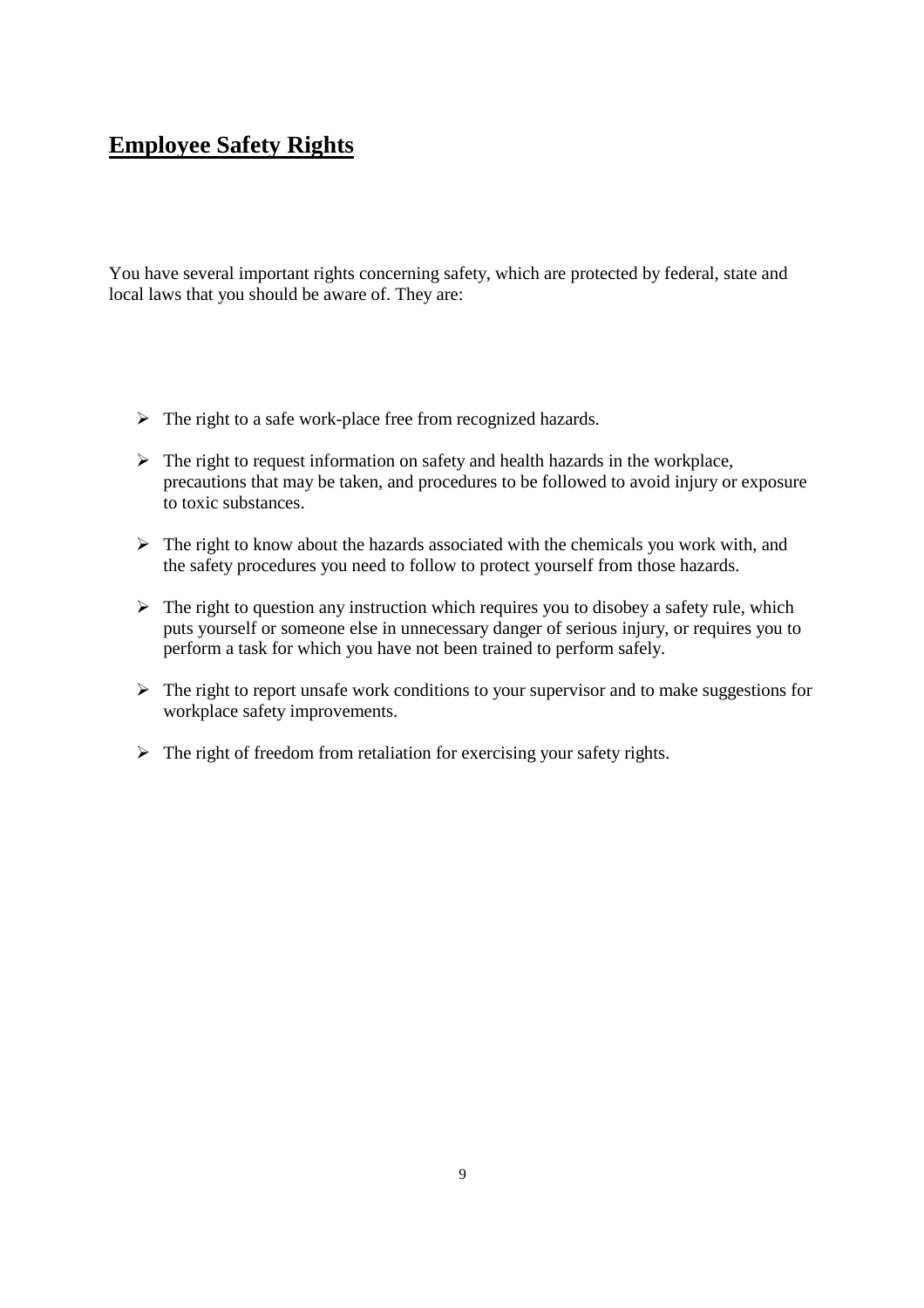# **Driver's Safety**

*If you drive while on County business, you must abide by the following safety guidelines:*

- 1. You may only drive on County business if you have a valid driver's license.
- *2.* It is your responsibility to know and obey all traffic regulations. Drive at the legal speed limit at all times, or at a lower speed where conditions warrant. (*Exceptions may apply to law enforcement personnel).*
- 3. Abide by all rules and policies established in your department while driving County vehicles.
- 4. Report vehicle accidents or vehicle damage to your supervisor immediately.
- 5. Wear seat belts at all times when the vehicle is in motion.
- 6. Do not operate a vehicle when medically, physically or mentally unfit to do so.
- 7. Do not allow unauthorized employees or other unauthorized persons to drive County vehicles.
- 8. Observe the following precautions when fueling a vehicle:
	- Shut off the engine.
	- Keep the fuel hose nozzle in contact with the vehicle tank fill pipe to avoid static sparks.
	- Do not smoke or allow open flames near the fueling area.
	- Avoid overfilling the fuel tank.
- 9. Keep windshields and windows clean and clear of unnecessary items that may obstruct your vision.
- 10. Practice defensive driving: Make every effort to avoid an accident even though the other party may be in error. Do not insist on your "right-of-way".
- 11. Except in an emergency, park the vehicle only in locations permitted by law.
- 12. Always drive with extreme caution during poor weather, or when roadways are covered with snow, ice or rain.
- 13. Maintain a safe distance between your vehicle and the vehicle in front of you.
- 14. Do not use a cellular phone while driving, unless a "hands free" device is available and in use. Park the vehicle before using a cell phone.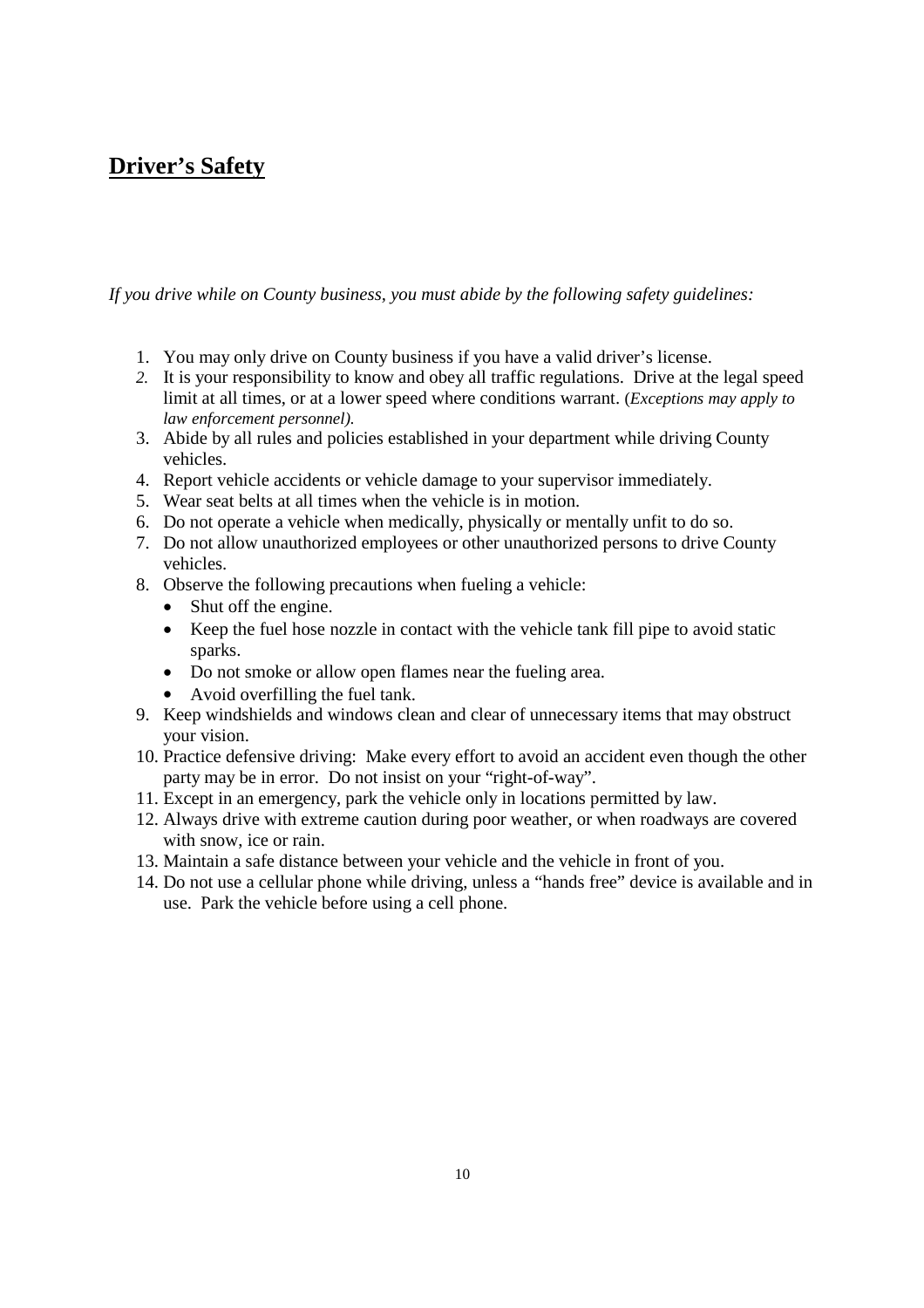**It is impossible to list safety rules for all the tasks you may do. The following rules have been prepared to help you avoid hazards you may encounter while doing some common job tasks. You should study and follow the rules provided in this booklet. Ask your supervisor for additional safety guidelines for your work area and before doing any new job task.**

# **General Safety Rules:**

- Follow all safety instructions, signs, and operation procedures.
- Help your fellow employees when they ask for assistance or when help is needed for their safety.
- Never participate in "horseplay". You may suffer an injury that is not covered by Workers' Compensation.
- Clean up spills immediately, but take precautions to do so safely.
- Report all unsafe conditions, hazards, or equipment immediately. Make sure other people are warned of the problem so that they may avoid it.
- Wear personal protective equipment as required to reduce possible injuries. Use gloves, safety glasses, etc., as necessary.

# **Housekeeping:**

- Do not place materials in aisles, stairways, or any designated path of travel.
- Stack material at a safe height so that material will not fall if bumped. Insure heavy loads have proper support and make sure there is no overhanging or irregular stacking of material.
- Place all trash or scrap in places provided. Clean up all spills immediately.
- Report worn or broken flooring, stair treads, handrails, furniture, or other office equipment.
- Smoking is permitted only in designated areas. Use ashtrays for disposing of butts. Do not throw butts on the floor.

# **Electrical Safety:**

- 1. All electrical equipment should be properly grounded.
- 2. Never remove the third (grounding) prong from any three-prong piece of equipment. Three-prong plugs are designed to protect you from electrical shock.
- 3. Avoid plugging multiple electrical appliances into a single outlet. This may overload the circuit and create an electrical or fire hazard.
- 4. Extension cords:
	- Should not be used as a substitute for permanent wiring.
	- Should not be used on stationary equipment such as copiers, fax machines, or large shop equipment.
	- Should not be run through walls, ceilings, floors, or ventilation ducts.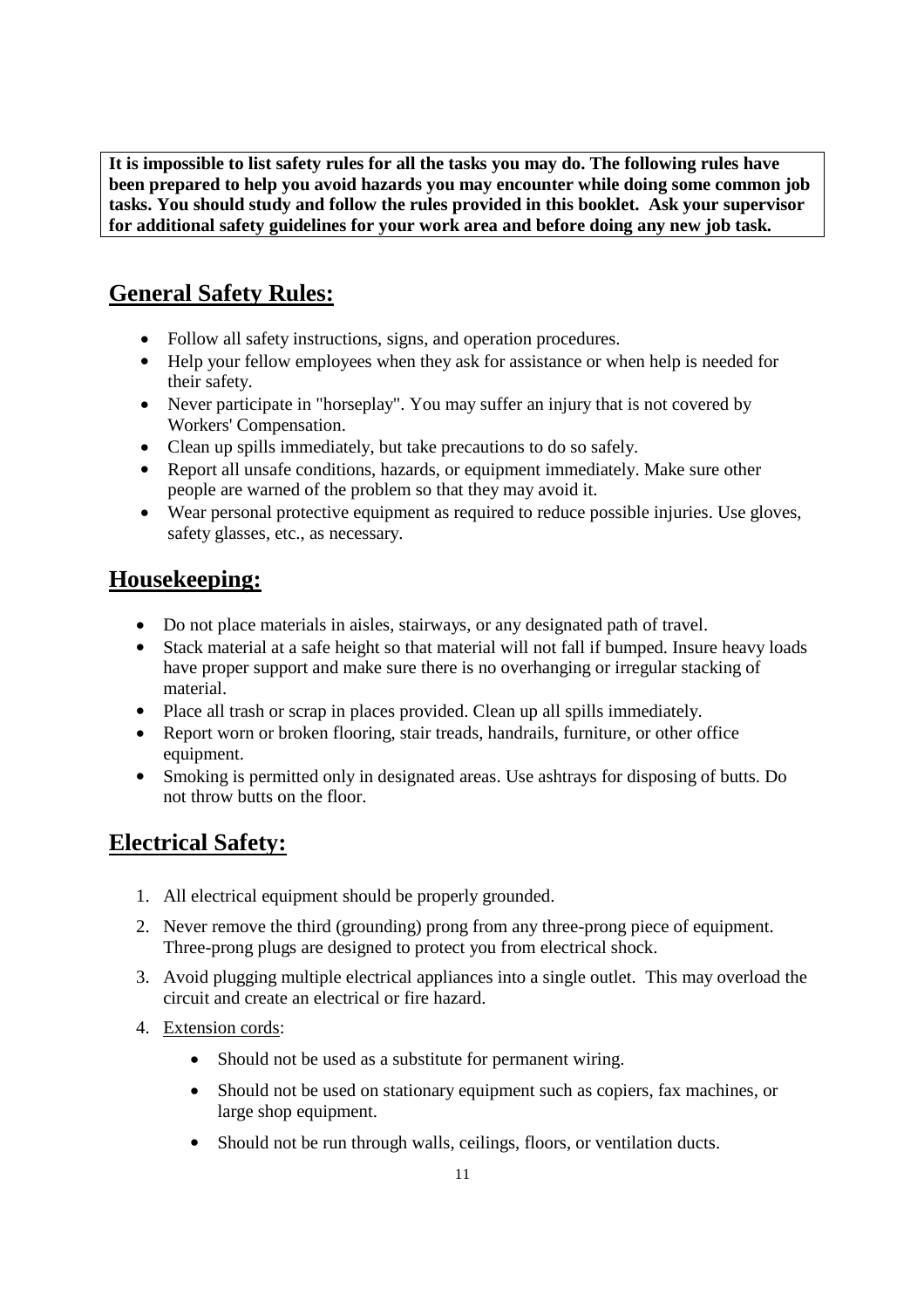- Should not be connected end-to-end.
- Should not be placed under carpets, or across walkways.
- Worn, defective, or damaged cords should be discarded and replaced.
- 5. Wall receptacles should be completely covered to avoid contact with live electrical parts.
- 6. Disconnect machines when in need of repair or servicing.
- 7. Do not store materials in front of electrical panels. Keep a 3 ft. square area clear.

# **Fire Safety:**

- Become familiar with the fire safety rules and evacuation procedures in your workplace. This includes knowing how to report a fire, how to turn on a fire alarm, where fire exits are located, and where fire extinguishers are located and how to use them.
- Report all fire hazards to your supervisor immediately.
- Do not smoke at any time in the areas where "No Smoking" signs are posted, or near gasoline or other flammable materials.
- Do not block access to fire fighting equipment.
- Keep doors, aisles, fire escapes and stairways completely unobstructed at all times.
- In the case of a fire, consider the safety of all persons first. Never risk your safety to remove personal or county-owned property from a building.
- Change clothes immediately if they are soaked with oil, gasoline, paint thinner or any other flammable liquid.

# **Hazardous Materials Communication:**

It is your right to know about potentially hazardous materials in your workplace and their location. To inform you about potentially hazardous chemicals, each department:

- 1) Maintains a master list of hazardous chemicals and their location.
- 2) Maintains Material Safety Data Sheets (MSDS), which provide information about these potentially hazardous chemicals.
- 3) Labels all chemicals used in the workplace (other than common household products) showing the names of the chemicals and any potential hazards associated with their use.

# **Lifting and Safe Materials Handling:**

- When lifting, lift properly. Keep the back straight, bend your knees, stand close to the load, and use your leg muscles to do the lifting, keeping the load close to the body. Never twist your upper body while carrying a load.
- When lifting heavy objects, utilize a two-wheeled dolly or ask for assistance from another employee.
- Inspect the object you are going to lift for sharp corners, nails, or other things that may cause injury.
- Use gloves when handling rough or sharp materials.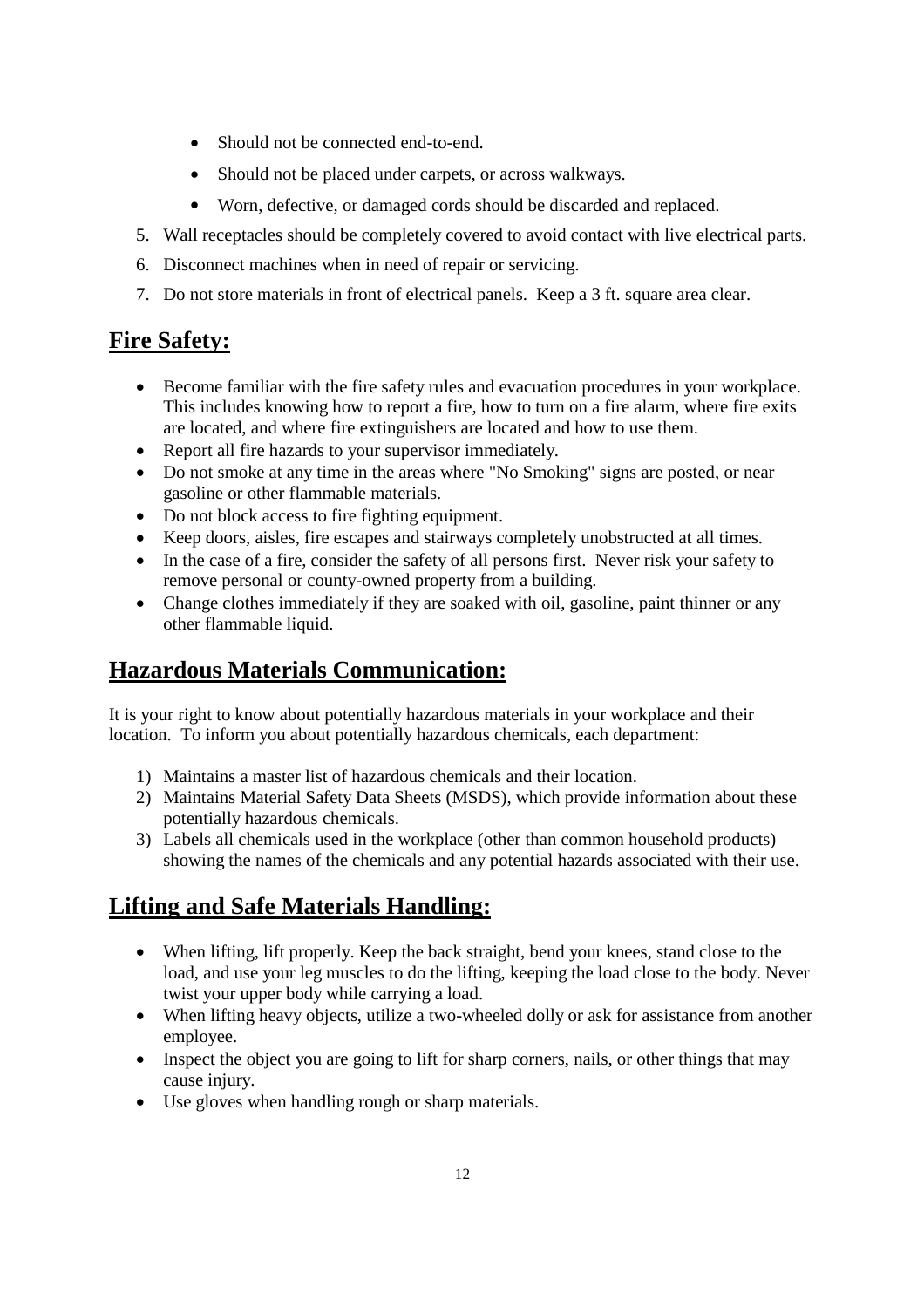# **Avoiding Exposure to Bloodborne Pathogens:**

Bloodborne pathogens are microorganisms carried by human blood (and other body fluids), which cannot be seen with the naked eye. The most common bloodborne pathogens are HIV, Hepatitis B, and Hepatitis C. If they get into your bloodstream, you may become infected and suffer a serious illness. For your safety, follow these guidelines while in the workplace:

- 1) Treat all spills of body fluids as *infectious* in order to avoid becoming infected with any possible germs or viruses.
- 2) Wear disposable, waterproof gloves when you expect to come into direct contact with body fluids (when treating bloody noses, handling clothes soiled by incontinence, or cleaning small spills by hand). Used gloves should be put in a plastic bag or lined trash can, and disposed of the same day.
- 3) Wash your hands after gloves are removed, even if the gloves appear to be intact.
- 4) If you have unexpected contact with body fluids or if gloves are not available (i.e., applying pressure to a bleeding wound), immediately wash your hands and other affected skin for at least 10 seconds with soap and water.
- 5) If you are in a healthcare-related position and handle needles, syringes, or sharps, follow the procedures established in your department for your protection.

# **Ergonomics Tips for Office Areas:**

### **Seating and Chair adjustment:**

- Adjust the height of your chair so that the upper legs are horizontal while the feet are flat on the floor. Adjust your seat so that your back is supported by the chair backrest while the back of your knee is comfortable relative to the front of the seat.
- With the arms at your sides and the elbow joint approximately 90 degrees, adjust the height/position of the chair armrests to support the forearms.
- If you cannot rest your feet comfortably on the floor, use a footrest.

## **Computer and keyboard adjustment:**

- Adjust the height of the computer keyboard so that the fingers rest on the keyboard home row when the arm is to the side, elbow at 90 degrees, and the wrist straight.
- Place the mouse, trackball, or special keypads, so that the wrist is in a neutral position with the arm and hand close to the body.
- Position the monitor directly in front of you. Avoid having to twist or turn to see the monitor.
- Adjust the height of the monitor such that the top of the screen is at eye level. If bifocals/trifocals are used, place the monitor at a height that allows easy viewing without tipping the head back.

## **Arranging your Workstation:**

- Place reference documents on a document holder close to the screen and at the same distance from the eye.
- Keep frequently used items like the telephone, reference materials, and pens/pencils within easy reach.
- Use good lighting to improve visibility.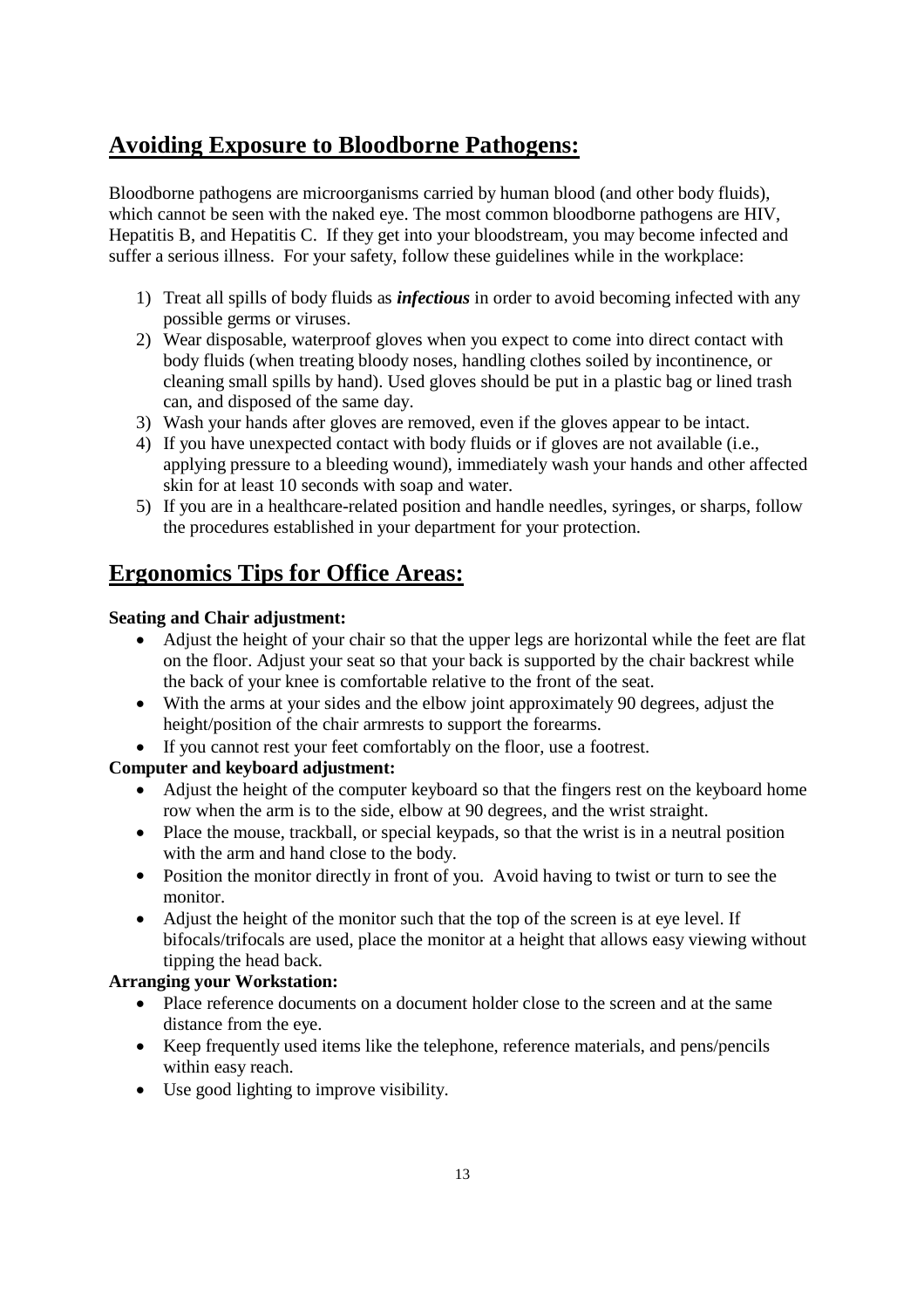#### **Telephone use:**

 Hold the telephone with your hand, or use a speakerphone or headset, instead of cradling the phone between your neck and shoulder.

### **Keyboards and Office Tasks:**

- Use the minimum force necessary to strike the keyboard/ten-key keys.
- Vary your tasks to avoid a long period of one activity.
- Take mini-breaks to rest the eyes and muscles. A break does not have to be a stop of work duties. However, it should be a different style of physical activity such as changing from keyboarding to using the telephone or filing.

# **Safety Rules for…**

### **Hand Tools**

- Wear protective equipment necessary for the job you are performing. Discuss any required safety equipment with your supervisor as changes occur.
- Defective tools must be discarded or replaced. Do not use them.
- Do not carry sharp hand tools in clothing.
- Check all wiring on electric hand tools for proper insulation and grounding.
- Never remove the ground prong on a 3-prong plug.
- Hammers and chisels: Use eye protection at all times while using hammers, chisels, etc.
- Screwdrivers: Use the right size and type of screwdriver for the job. Do not use a screwdriver as a chisel.
- Wrenches: In using any wrench, it is better to pull than to push. If you have to push, use your open palm. Use the proper wrench for the job.
- Handsaws: Saws that are sharp and rust free are less likely to bind or jump. Be sure that the object being cut is secured tightly to a flat surface.

#### **Ladders**

- Ladders should be maintained in good condition at all times.
- Inspect ladders before each use. A ladder with broken rungs, damaged side rails, or other defects should be removed from service and tagged, "Do Not Use".
- When using a ladder, always make sure it has secure footing, is lashed, or is held in a secure position. Set the ladder at the correct angle for stability.
- When using a ladder to gain access to a roof or other area, the top of the ladder should extend 3 feet above the point of support.
- Always face the ladder when climbing up or down. Hold the rails (not the steps) with both hands.
- Never splice 2 or more ladders together to make a longer ladder.
- Ladders shall never be used in a horizontal position as scaffolds or platforms.
- Never use the top of a step ladder as a step.
- Metal ladders shall never be used near electrical equipment.
- Ladders of excessive length should not be used. Instead, use a scaffold, lift, or platform that meets safety standards.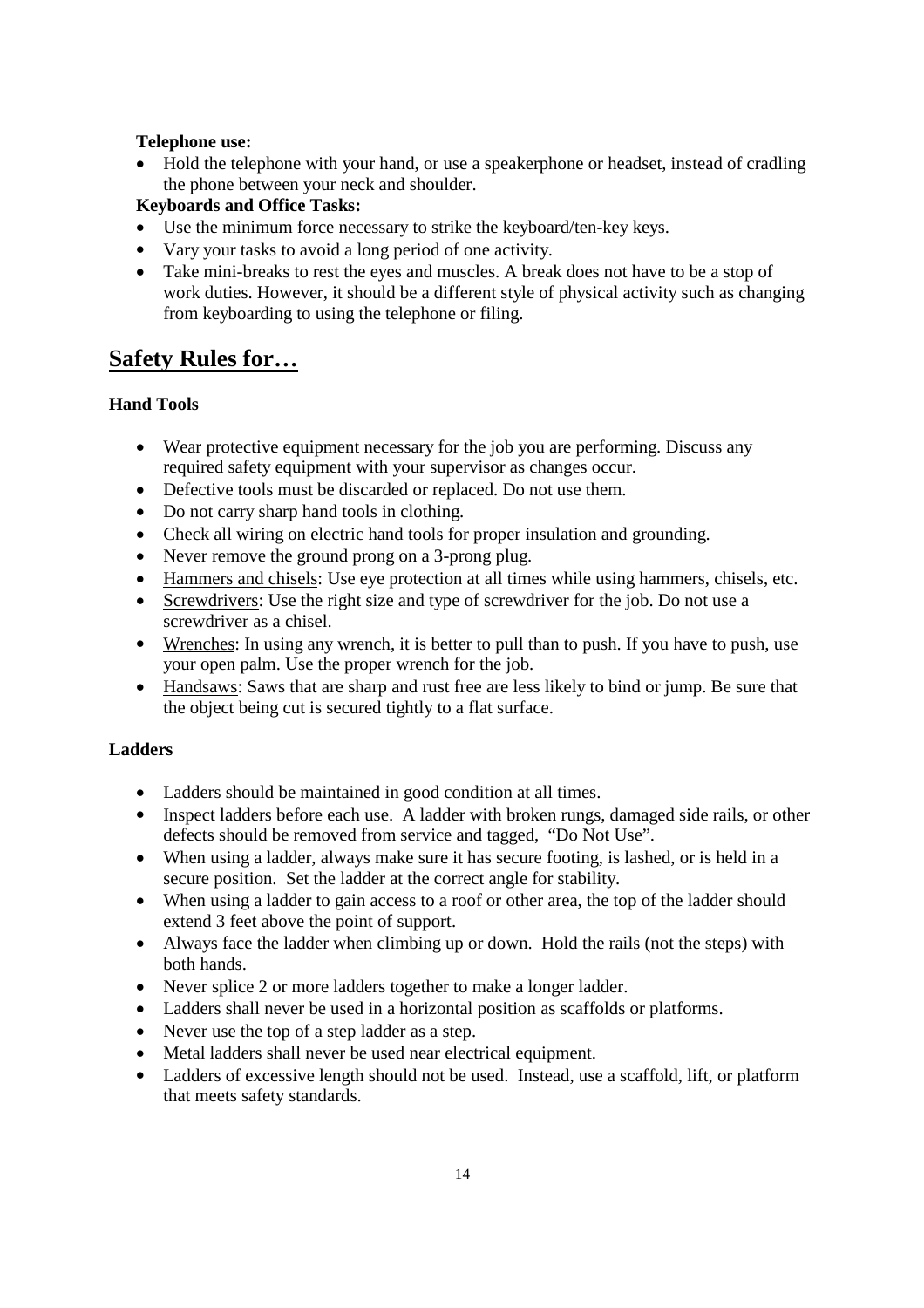#### **Lockout Tagout**

Whenever service or maintenance is performed on machines or equipment, the machines or equipment must be stopped and isolated from all sources of energy. Energy-isolating devices must be locked out or tagged out according to the procedure used in your department.

#### **Slings, Chains, and Hoisting Equipment**

Slings and their attachments shall be inspected each day before use. Damaged or defective slings should be removed from service. Chains should be inspected before each use and replaced when damaged.

#### **Confined Spaces**

The County has identified work locations which present serious potential hazards due to their size and shape, or to the presence of potentially dangerous (or deadly) gases. Examples of these locations include sewer liftstations and manholes. You have the right to be informed of these locations, if they exist in areas where you work. For the safety of all employees, a written permit is required to enter these confined spaces according to established procedures. Do not enter barricaded areas or areas designated as a Permit-required Confined Space by posted signs, unless authorized to do so.

#### **Personal Protective Equipment**

Some jobs require the use of Personal Protective Equipment (PPE). If your job includes certain hazards, you must wear the appropriate PPE while working. Only approved personal protective equipment, which meets the standards of the American National Standards Institute (ANSI) should be used. Types of PPE include:

- 1. **Eye and Face Protection**: Safety glasses or face shields may be required when there is an exposure to the eyes from flying objects, glare, or liquids.
- 2. **Head Protection**: Where there is the exposure of overhead danger from falling objects or from electric shock or burns, protective headwear must be worn.
- 3. **Hand and Arm Protection**: When there is a risk of injury or exposure to the hands and arms, protective gloves or sleeves are required. Protective equipment may include chemical resistive gloves, latex gloves, or gloves that protect from cutting, pinching, hitting, or burning of the hands.
- 4. **Respiratory Protection**: When there is the potential of exposure to airborne dust or particles, or to dangerous gases, respiratory protection may be required.
- 5. **Foot and Leg Protection**: Whenever there is a risk of injury to the legs or feet (from heavy or sharp objects, molten metal, slipping, etc.) protective gear, such as steel-toed boots, may be required.
- 6. **Hearing Protection**: Whenever you are exposed to loud noises on the job, earmuffs or earplugs should be worn.

Personal Protective Equipment (PPE) is provided for your safety and protection. All PPE should be kept clean and well maintained and used on the job as required. Inform your supervisor if any PPE in your area appears worn or damaged.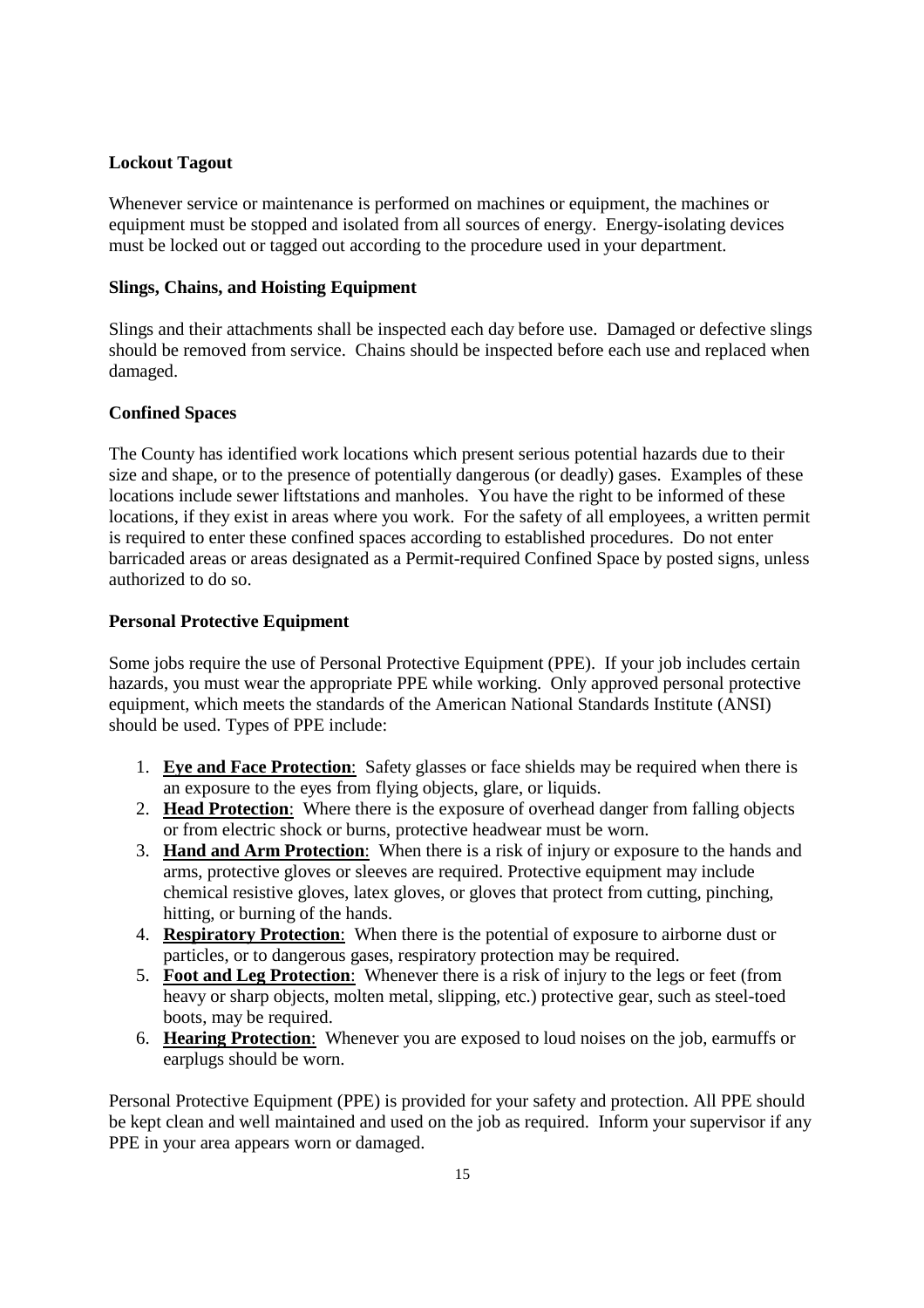**If you are asked to do any job that may require personal protective equipment, request the appropriate PPE from your supervisor before starting work.**

# **Do you have any questions ???**

If you have any safety and health questions or concerns, the following resources are available to you:

- 1. You may speak with your supervisor, your Department Safety Coordinator, or with the head of your department.
- 2. You may discuss your questions or concerns with your Department Safety Committee or the County Safety Committee. The County Safety Committee meets regularly and has "open forums" for employees to discuss safety issues.
- 3. You may contact Brian Dunn, Special Projects Coordinator at the Commissioners' office: 599-7280.
- 4. You may use the Safety Suggestion Form (next page) to inform us about your safety concerns.

We hope the information in this handbook will be useful to you. And remember…

**Commitment to safety and health is everybody's job!**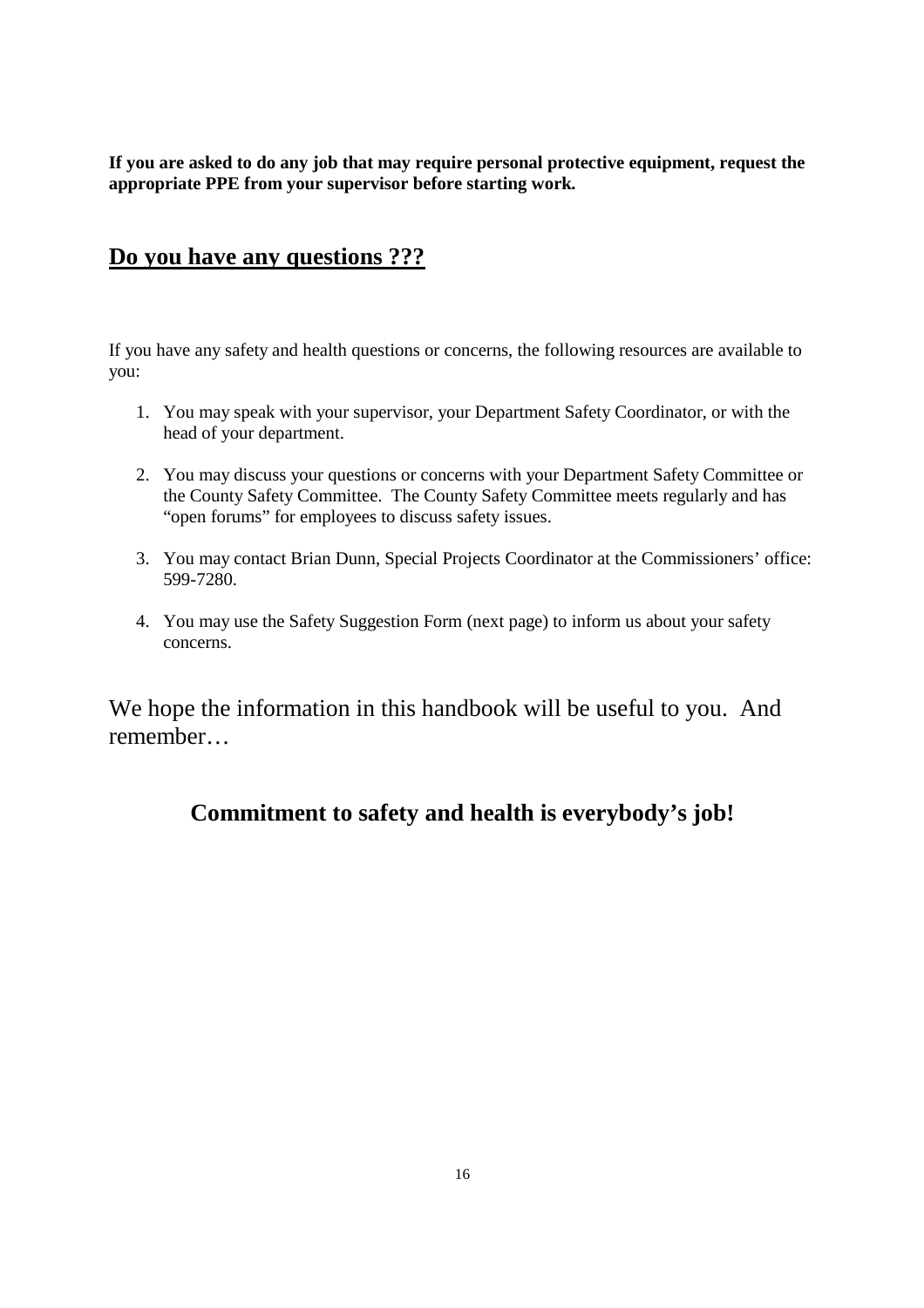### SAFETY SUGGESTION FORM

This form may be submitted to your Supervisor, Department Safety Coordinator, or Department Head. You may also contact Brian Dunn, Special Projects Coordinator at the Commissioners' Office at 599-7280

| DATE:<br>DEPARTMENT:<br>NAME:                                 |                                                                                                          |
|---------------------------------------------------------------|----------------------------------------------------------------------------------------------------------|
| Please describe (select one):                                 | 1. An unsafe condition or practice in the workplace<br>2. A work safety situation that could be improved |
|                                                               |                                                                                                          |
|                                                               | Have you reported this to your supervisor or department safety coordinator? ________                     |
| In your opinion, what are the causes or contributing factors? |                                                                                                          |
|                                                               |                                                                                                          |
| What can be done to correct or improve this situation?        |                                                                                                          |
|                                                               |                                                                                                          |
|                                                               | Draw a picture to describe the situation: (use additional paper, if needed)                              |
|                                                               |                                                                                                          |
|                                                               |                                                                                                          |
|                                                               |                                                                                                          |